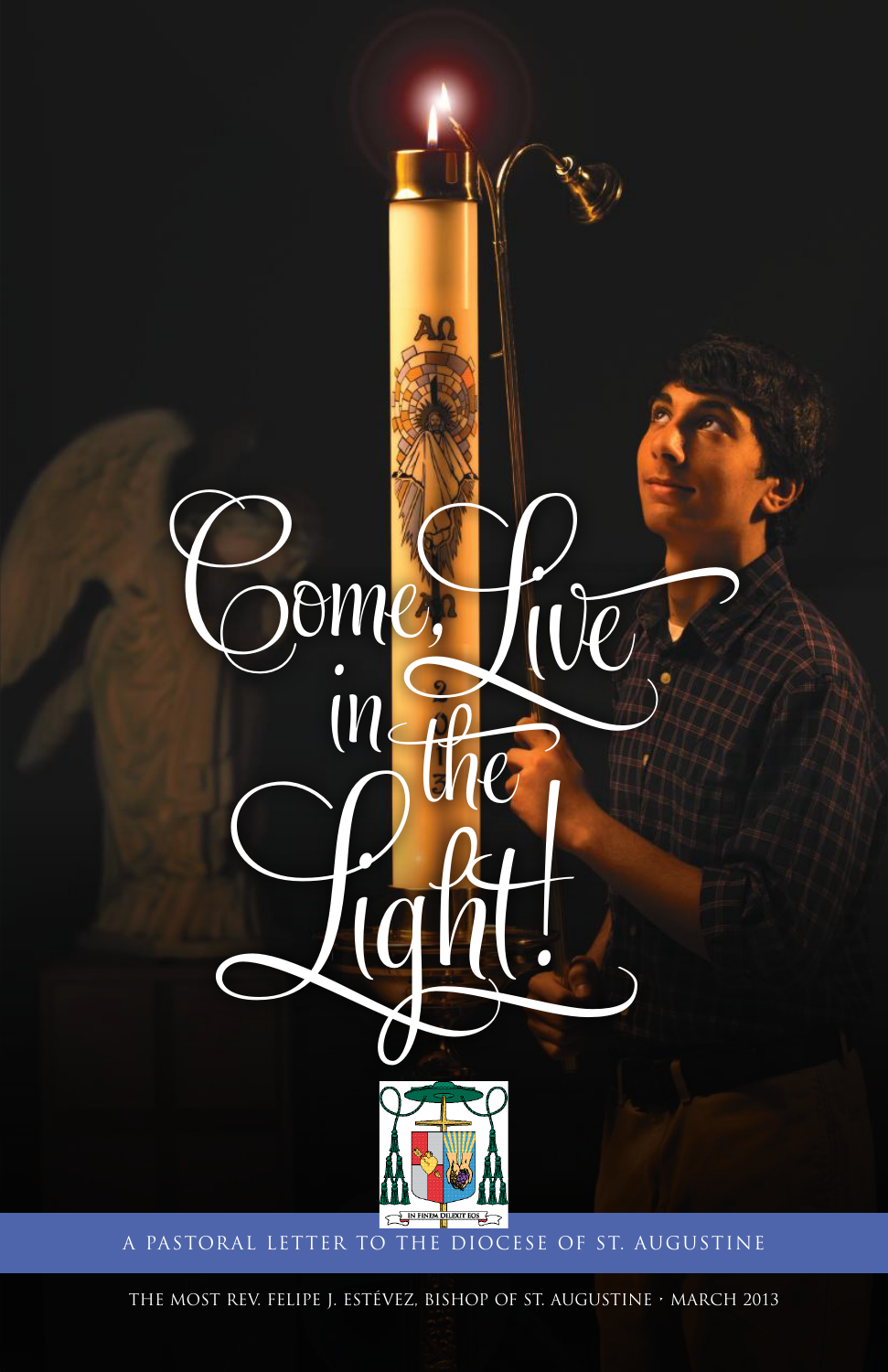

OFFICE OF THE BISHOP 11625 OLD ST. AUGUSTINE ROAD JACKSONVILLE, FL 32258



DIOCESE OF  $\left[\begin{array}{c} \sqrt{5} \\ \sqrt{5} \end{array}\right]$  st. AUGUSTINE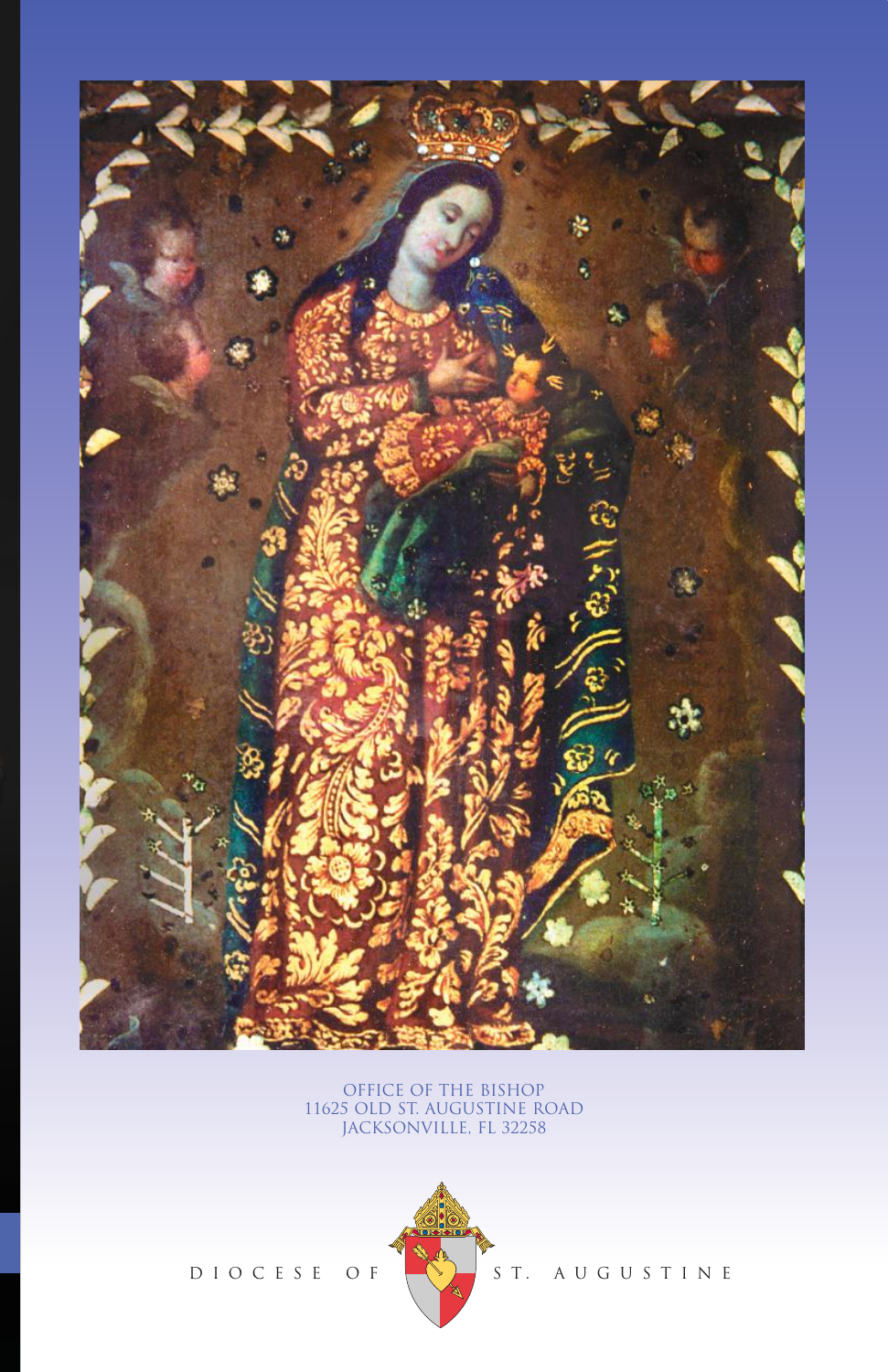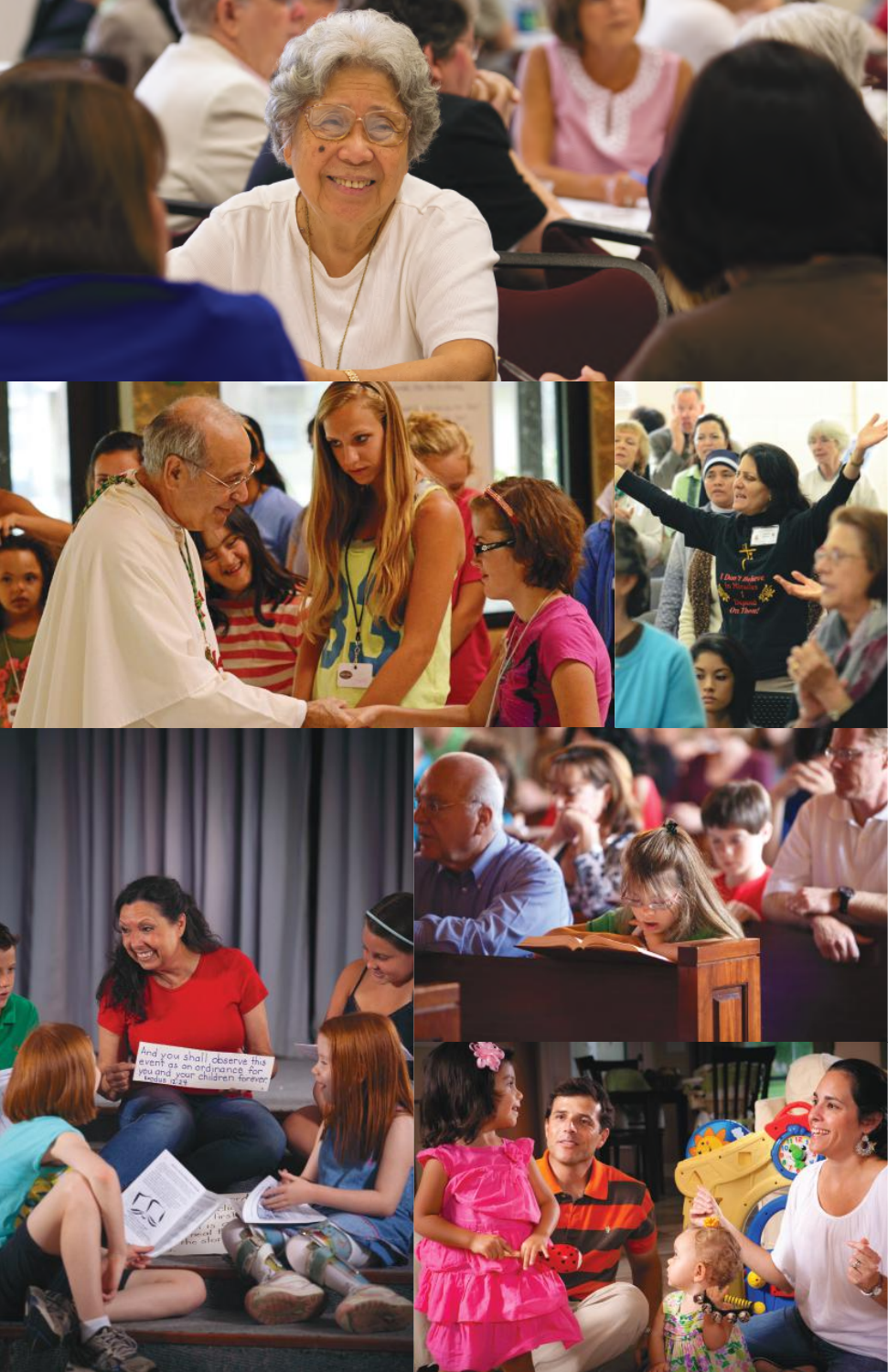





"You have been enlightened by Christ. Walk always as children of the light and keep the flame of faith alive in your hearts."

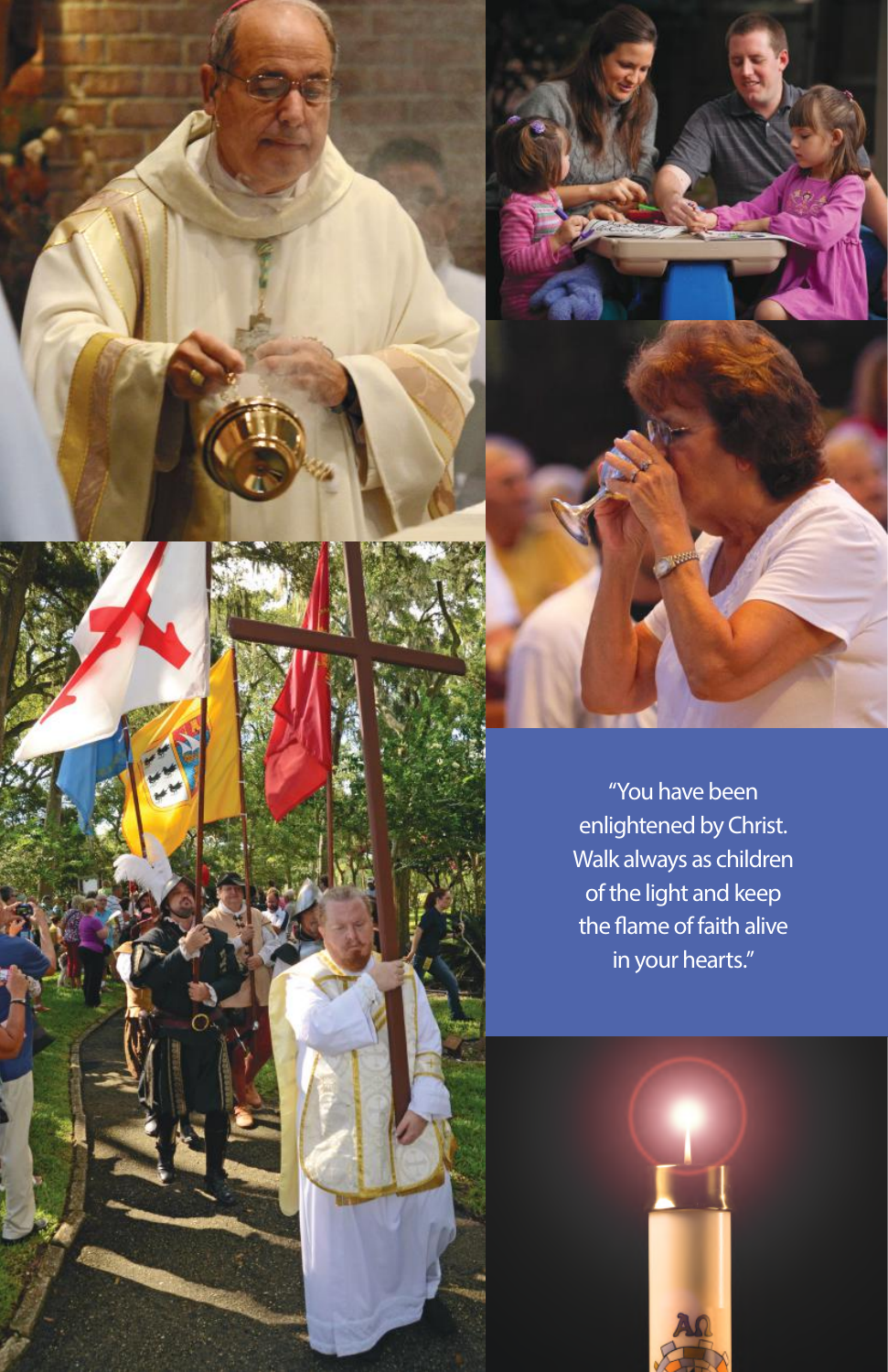#### DEAR BROTHERS AND SISTERS IN CHRIST:



"You have been enlightened by Christ. Walk always as children of the light and keep the flame of faith alive in your hearts." The newly baptized hear these words as they are presented with a lighted candle.

We are baptized only once but each day we have an opportunity to fulfill our baptismal promises – to deepen our life in Christ so as to build up his Mystical Body, the Church.

In this, my first pastoral letter since coming to you as your bishop in June 2011, I want to invite you to: "Come, live in the Light!"

It is my desire that all of us in

the Diocese of St. Augustine, walk as "children of the light." This means that together we seek to know the gift of our faith so that we can bring Christ's light to those who dwell in darkness – to those who do not know him or have somehow forgotten him.

This is the Church's primary mission – evangelization. Some people think that to evangelize means to proselytize or recruit someone to the faith. Rather, Pope Benedict XVI tells us, "The church does not engage in proselytism. Instead, she grows by attraction: just as Christ draws all to himself by the power of his love …so the church …accomplishes her works in spiritual and practical imitation of the love of her Lord." 1

Pope Benedict has noted on numerous occasions the urgency to evangelize everywhere in the world, including the United States.

During his 2008 visit to the United States, he said, "People today need to be reminded of the ultimate purpose of their lives. They need to recognize that implanted within them is a deep thirst for God. They need to be given opportunities to drink from the wells of his infinite love …people need to be constantly reminded to cultivate a relationship with Him who came that we might have life in abundance." 2 (cf. John 10:10)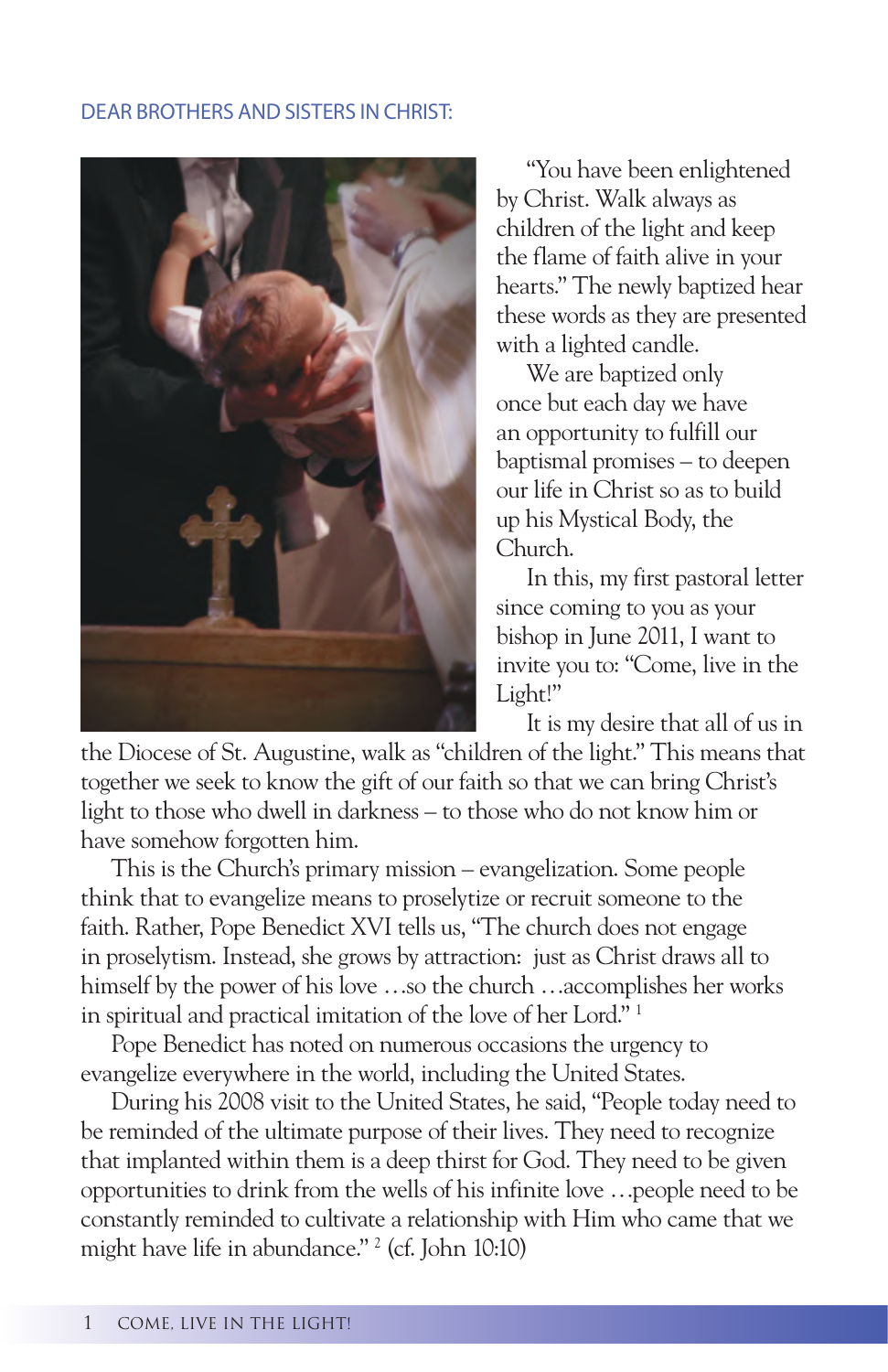### A COMMUNITY OF FAITH

For the last year, the diocesan staff and I have engaged in an intensive process of study and reflection to develop a strategic plan for the Diocese of St. Augustine. You have been an important part of that process. Many of you have shared your concerns and your hopes for the future during the nine listening sessions held around the diocese last fall.

This has been a wonderful opportunity for me to get to know the diocese. What I have found is a community deeply rooted in history and constantly renewed by the daily witness of Catholics committed to their faith.

Some of the ongoing ministries and initiatives in our diocese that share the gifts of the Gospel and our faith include:

- Formation and education through parish religious education programs and Catholic schools;
- The Rite of Christian Initiation of Adults (RCIA);
- Adult Ministry Formation (MFP);
- Programs at Marywood Retreat Center and the Southeast Pastoral Institute (SEPI);
- Service to others through Catholic Charities, St. Vincent's Healthcare, and summer camps for the disabled;
- Communications through our diocesan magazine, St. Augustine Catholic, the diocesan website, and local Catholic radio stations;
- Building the faith through activities like Cursillo and Christ Renews His Parish (CRHP), the annual Eucharistic Congress, conferences for Catholic men and women, and many more.

They all serve as vehicles for proclaiming the Good News and affirming our Catholic identity. If you are not already involved, prayerfully consider giving some of your time, talent and treasure towards one or more of these areas.

"The church does not engage in proselytism. Instead, she grows by attraction: just as Christ draws all to himself by the power of his love …so the church …accomplishes her works in spiritual and practical imitation of the love of her Lord."

Pope Benedict XVI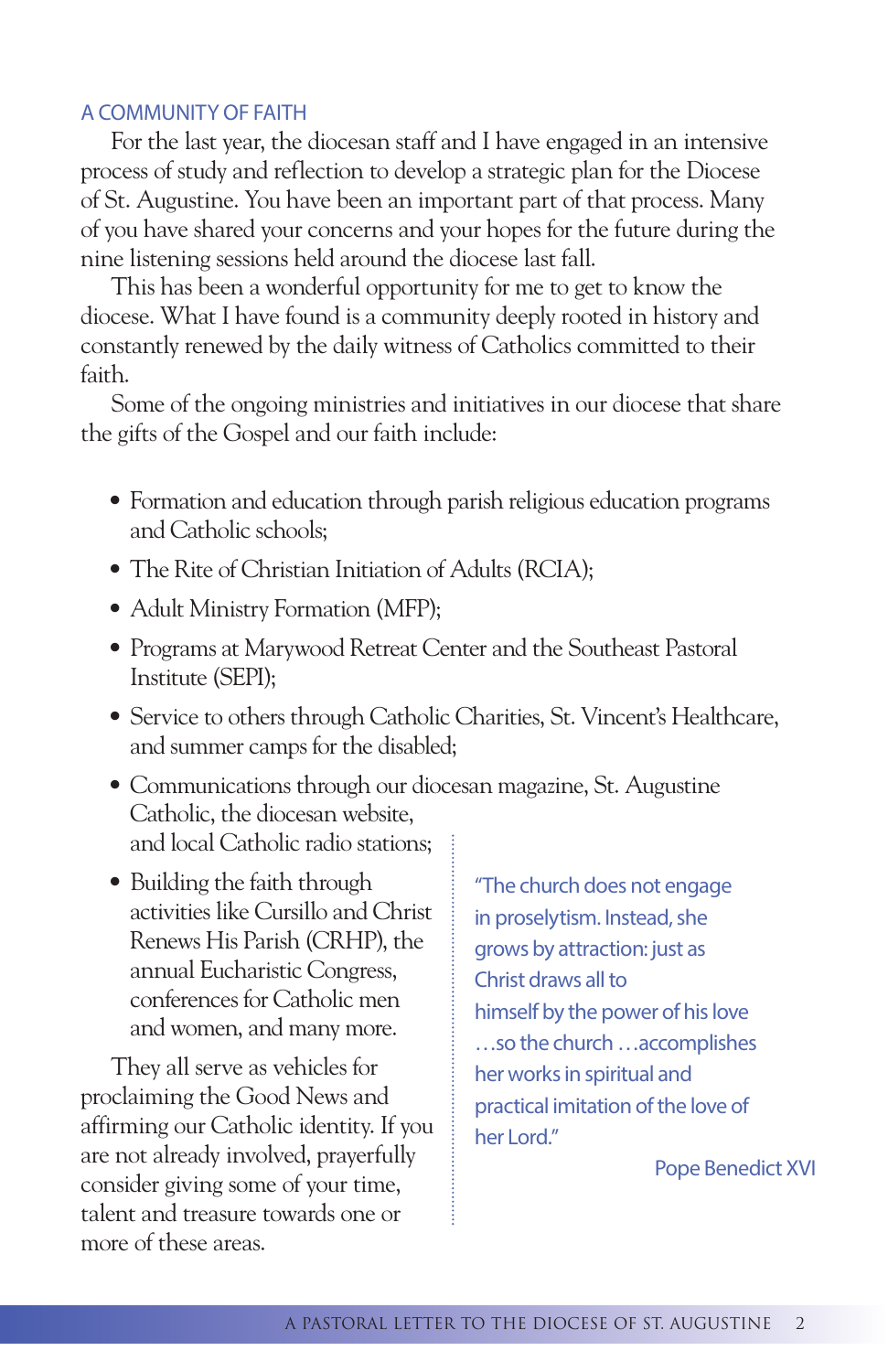### RENEWING OUR COMMITMENT

In 1565, Father Francisco Lopez de Mendoza Grajales, lead chaplain to Don Pedro Menéndez' fleet, celebrated the first Mass on these shores. He also became the first pastor of St. Augustine.<sup>3</sup>

The Great Cross at Mission Nombre de Dios is a 208-foot beacon of faith and memorial to the beginnings of Christianity and the Catholic faith in our nation, and its growth throughout this land. At the same time the Great



Cross proclaims to the world Christ's ultimate sacrifice – a graphic illustration of the victory of Christ's sacrificial love, which is renewed again and again at every Mass.

Regrettably, it's estimated that between 55 and 70 percent of the population in the 17 counties that make up our diocese have no Christian affiliation. But I believe there is a hunger for God, for hope and peace – and to be truly, deeply loved by our neighbors.

Even more distressing, fewer than 40 percent of Catholics in our diocese attend Mass on the Lord's Day – Sunday – or its vigil on Saturday. Meaning, most Catholics are not participating

in what should be the center of parish life.

Many of you expressed your concern for young families and their lack of involvement in the Catholic faith. How can we make our parishes stronger and attract our lapsed brothers and sisters when many of us are not there consistently to celebrate the source and summit of our lives as Christians?

We must increase our efforts to respond to the church's primary call to evangelization and to build an even more vibrant faith community.

During the next few years, I will be asking Catholics within the diocese to focus on three major priorities as a way to respond to the Church's primary call to evangelization as well as to the needs expressed by you as outlined below. This is a commitment we need to make both individually and together as a faith community.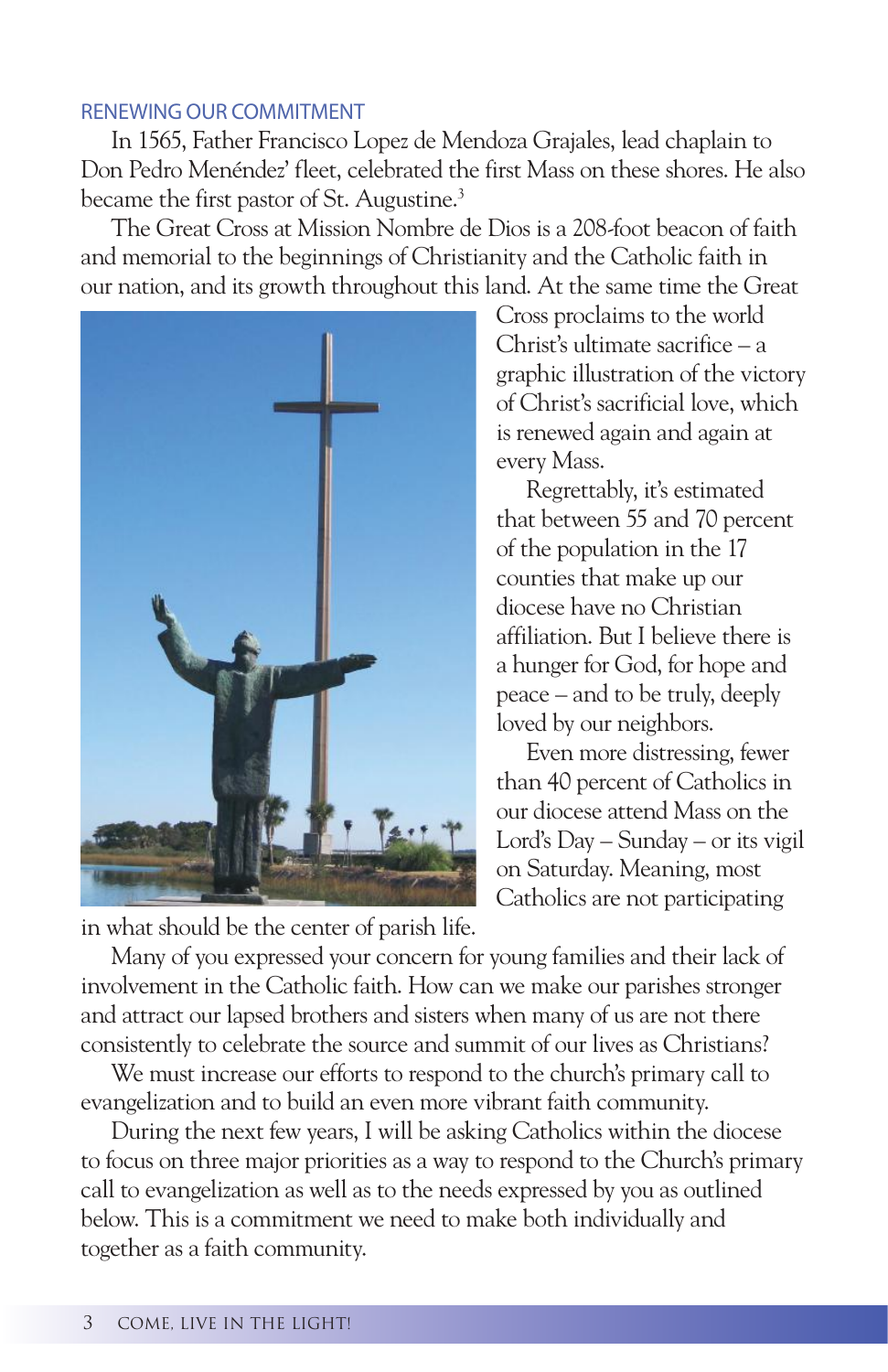## *Goal 1: Proclaim the Gospel*

Our faith is not a "private matter," as the secular world would claim. We are called to "make disciples of all nations …teaching them to observe all that I have commanded you." (Matthew 28: 9a-10a) This is the opportune time for all Catholics to become entrepreneurs in the faith, finding creative ways to make new disciples, re-kindling the fire of Christ's love in the hearts of our lukewarm brothers and sisters, and instilling true hope in the hearts of the downtrodden.

## *Goal 2: Enrich Parish Life*

We need to enrich the life of our parishes. Our parishes are like warm hearths for the weary traveler, ready to receive and care for our neighbors. We need to shift our pastoral approach to be more inclusive, more widereaching and more encouraging of full and complete participation in parish life, generally, and more particularly in our Eucharistic celebrations.

### *Goal 3: Engage Young Adults*

We need to engage our young adults, bringing them to our communal celebrations of faith, especially the Eucharist. This can only happen when we strengthen the bond between successive generations of Catholics – passing the torch from one generation to the next – enabling us to build up the Church.

Allow me to explain more fully each of these goals:

## GOAL 1: PROCLAIM THE GOSPEL - SHARE THE FAITH

I am most grateful to our priests, religious, catechists, religion teachers, and above all the parents of our community (the primary educators of our children in the faith), for their dedication to proclaiming the truth of Jesus Christ to those under their care.

At the same time, I call on you to be faithful and bold in your daily encounters with people everywhere, especially in this Year of Faith.

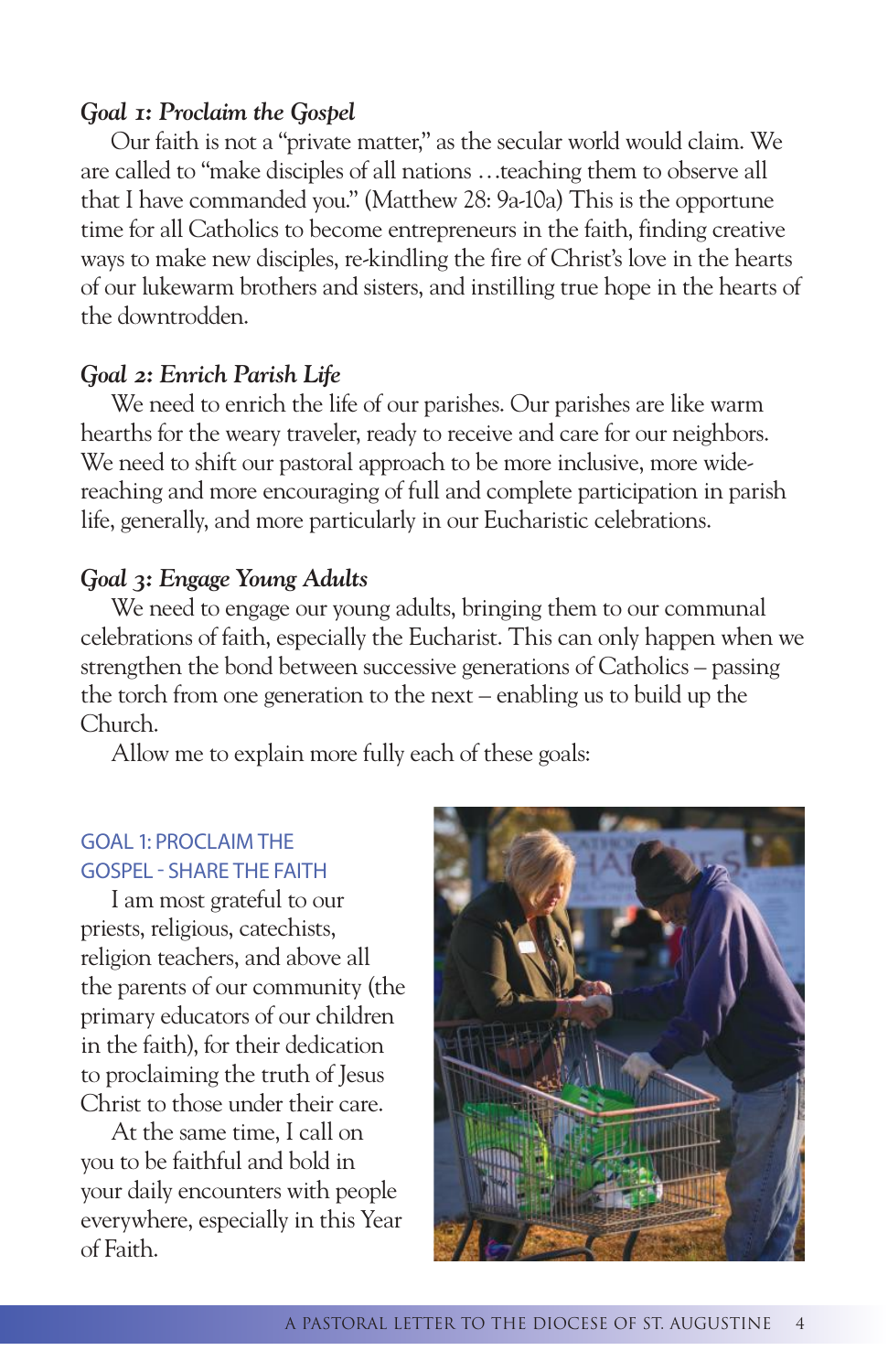

It's important for us to consistently bear witness to our faith, by regularly attending Mass, learning more about our faith and traditions, proclaiming the Gospel and serving our neighbors in need. Without these regular, consistent practices, our young people will not learn to appreciate them.

## *Catholic Education*

Our Catholic schools play an important role in the Church's primary mission of evangelization, and I urge you to

strongly affirm and support them.

Comments submitted during the listening sessions indicate an overwhelming support among the faithful for our Catholic schools and parish religious education programs. Support and appreciation for these two vehicles that form our youth in the faith was mentioned in 20 percent of our surveys. Yet enrollment in both Catholic schools and parish religious education programs over the past decade is stagnant. It's important that we sustain our schools and religious education programs, and remain open to new ways to accomplish this vital mission.

One way to do this is to engage the business community by building coalitions with those who recognize the value and unique mission of Catholic education. In addition to ensuring the high quality of our programs in parishes, I hope to see them become even more fervent places of witness to our Catholic identity – attracting more students and families to our rich faith tradition.

## *Communication*

I listened carefully when you requested a more collaborative spirit and improved communication between our parishes and institutions of the diocese. Over the next three years, I will work to implement a communications plan to improve the overall effectiveness of conveying our faith to all. I will give special attention to our clergy by providing them resources and ways to explore "Best Practices" to effectively proclaim the Gospel during the homily and in their one-on-one ministry.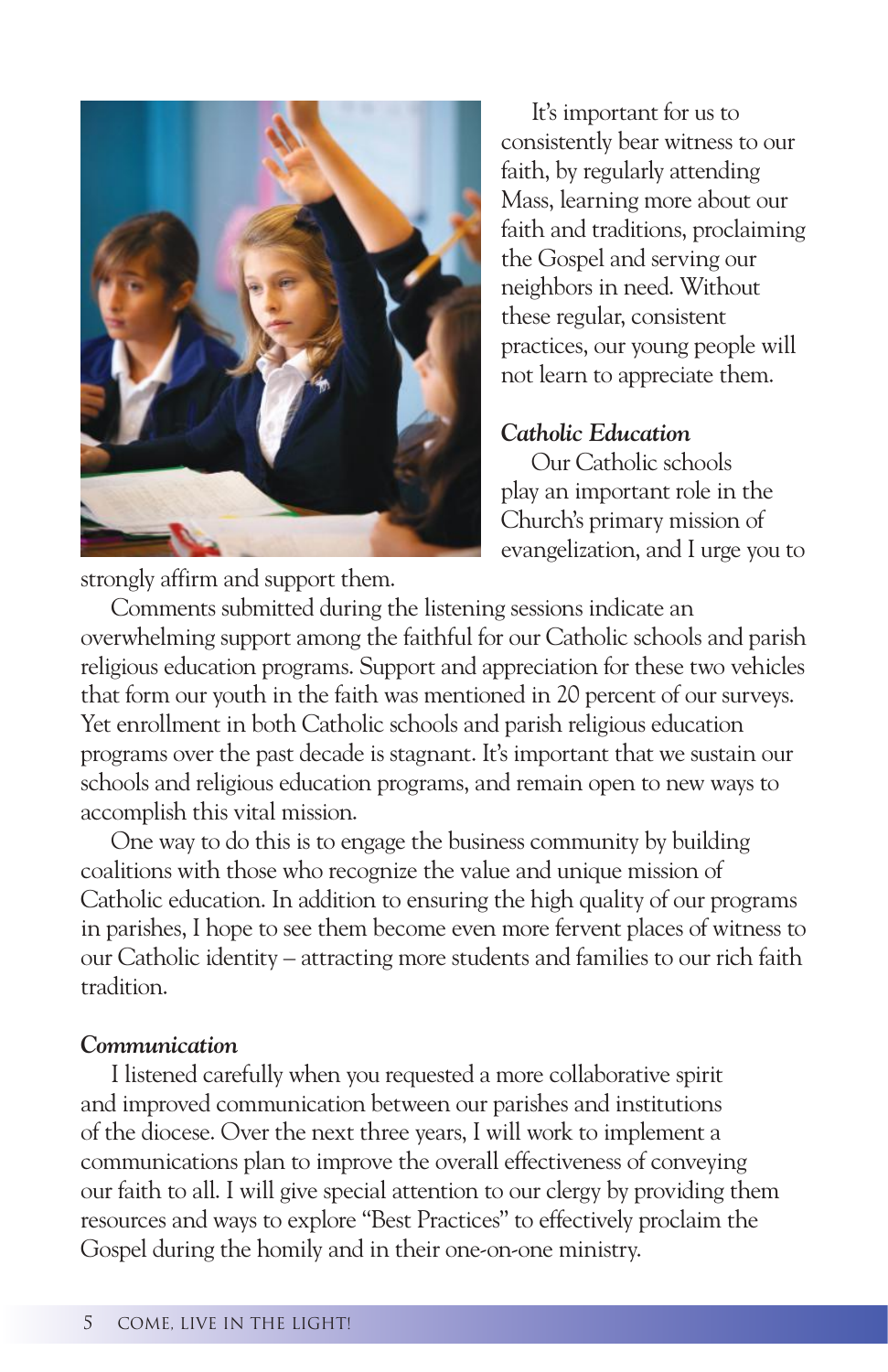### GOAL 2: ENRICH PARISH LIFE - LIVE THE FAITH

Your desire for a vibrant parish life was evident in such comments as: "Make our parishes places where everyone wants to be." "Enable our priests to preach boldly the Gospel of Jesus Christ." "Our young people need to feel the joy of practicing our faith."

I believe we need to shift our pastoral approach from maintenance to one of outreach; from liturgical obligation to profoundly inspiring the celebration of liturgies with the fullest participation of our faithful; and from caring for a few to caring for many.

In order to assist this shift in our pastoral approach, we intend to identify and publish over the next two years, five-to-seven local case studies of

"Best Practices" that can be shared with sister parishes throughout the diocese. One of which will be how to effectively invite and welcome back our brothers and sisters who have left the church.

I urge each of you to make a fresh commitment to join others in our faith community weekly to celebrate the Eucharist at Mass.

Our Sunday celebrations of the Eucharist should not be viewed as an obligation. This special opportunity to experience the Eucharistic liturgy is where we encounter God's presence – above all his presence is experienced in the Eucharistic

"It's important for us to consistently bear witness to our faith, by regularly attending Mass, learning more about our faith and traditions, proclaiming the Gospel and serving our neighbors in need. Without these regular, consistent practices, our young people will not learn to appreciate them." Bishop Felipe J. Estévez

sacrament, in his life-giving Word, in the person of the celebrant and in the community gathered to give praise and honor to our Lord.<sup>4</sup>

The power of the Eucharist challenges us to recognize our own dignity as well as the dignity of others, and to be sensitive to the plight of the needy. It strengthens us for the week ahead, moves us to a more Christ-like existence on Earth, and unifies and heals divisions. Nothing comes close to this unique power. So, what could possibly keep us from wanting these things for ourselves and those around us?

Yet, we often take these gifts for granted like we do with so many blessings in our lives such as our health, families and friends.

God must be our first priority, now and always, and our parishes need to be places where all of God's children feel welcome.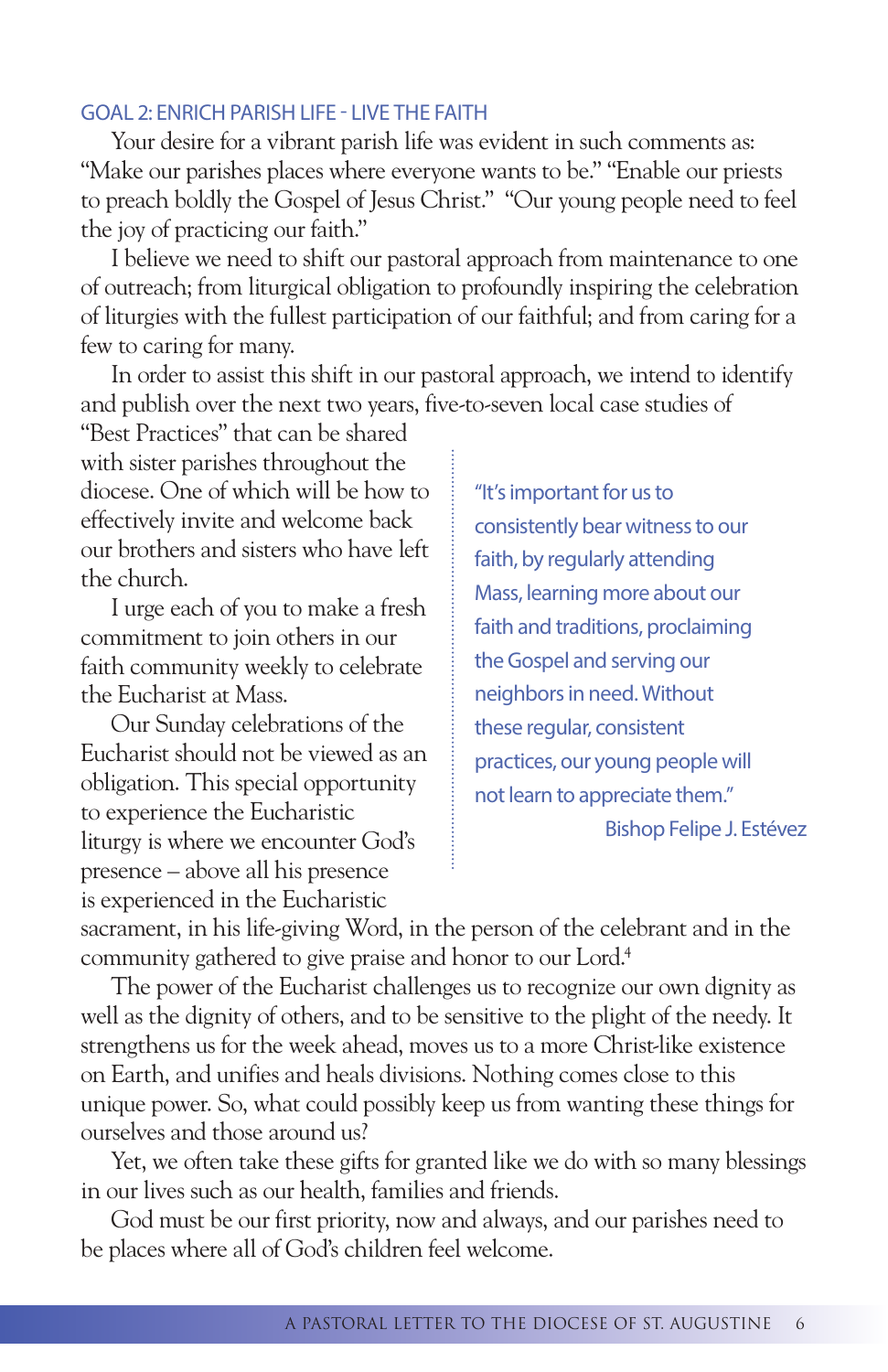# *Broken Relationships*

Drawing on my own pastoral experiences, I know that many Catholics who are divorced or divorced and remarried no longer participate in parish life and have fallen away from the faith entirely. I heard many voice these concerns during the listening sessions.

Yet, they should know that when the pain of broken families, broken relationships and broken marriages is greatest, the arms of the Church are open the widest.

Blessed John Paul II reminds us in *Familiaris Consortio*, that Catholics, who are divorced, and even remarried, remain a part of the Church and should be welcomed into the parish family. They should be urged to participate in the life of the Church as fully as possible under their circumstances.

We have not always done an adequate job in making this point heard; even worse, we have sometimes given a cold shoulder to those in need of emotional, spiritual and canonical support.



I want to ensure that this culture is changed by providing information, skills and tools to our priests, deacons and parish staffs so that our parishes can truly be beacons of hope and provide the compassion of Christ to those in need.

# *Welcome Diversity*

The diocese is rich in its diversity of ethnic communities in our parishes.<sup>5</sup>

- 10 percent are Hispanic
- 8 percent are Filipino
- 4 percent are Asian
- 3 percent are African-American

Relatively new arrivals to our

diocese include a vibrant Haitian community and significant groups of Albanian and Burmese Catholics whose faith has survived some of the most brutal and repressive governments of the 20th century.

These Catholic communities of faith, prayer and love needs to be nurtured and celebrated. Let us be open to the demographic and cultural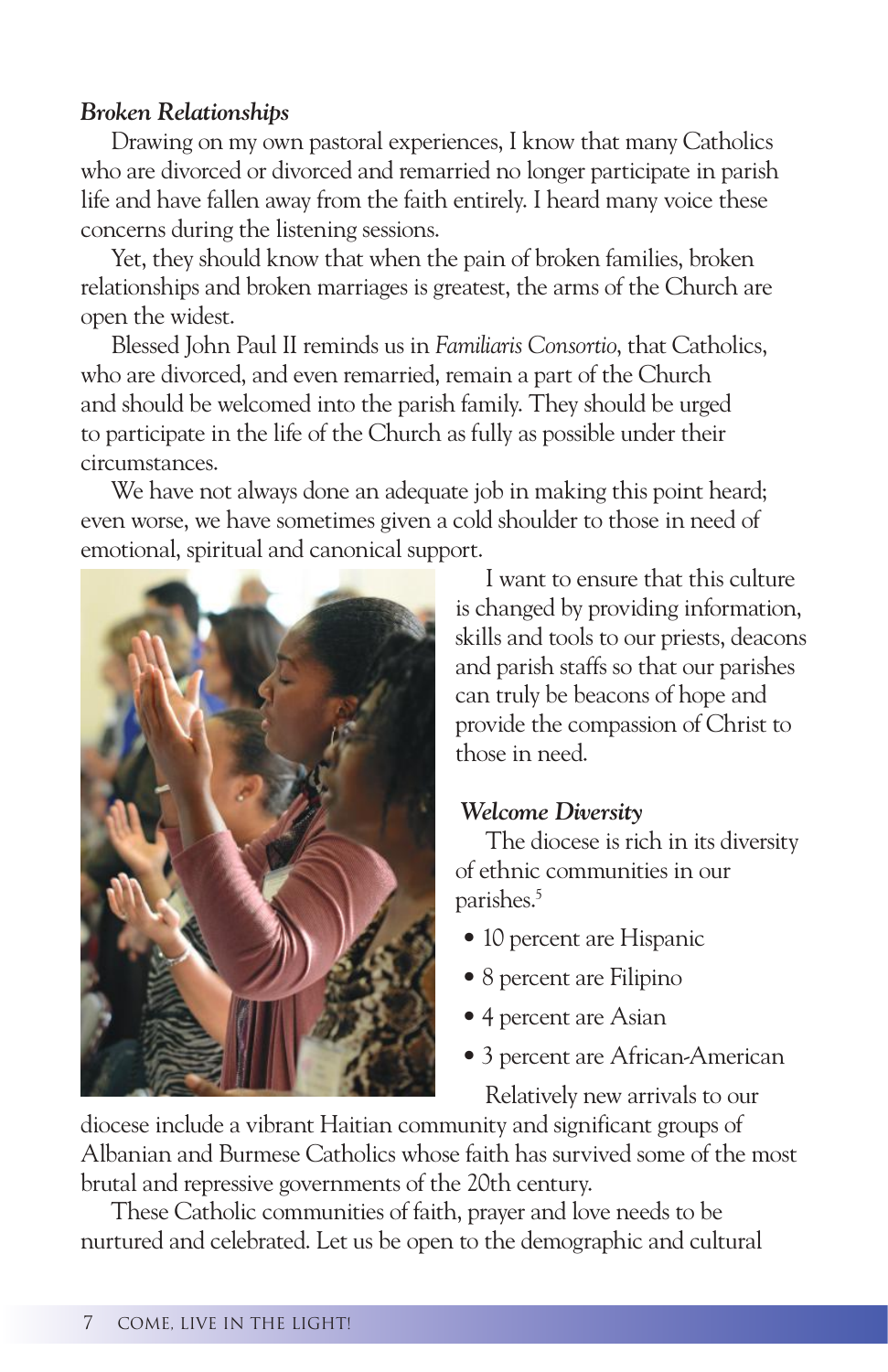

shifts occurring in North Florida and be thankful for the immigrants who bring diversity, new life and opportunities for cultural and social exchange.

We are of a Catholic (universal) faith. I want to commend and affirm our ethnic chaplaincies and the Hispanic apostolate. They do much to bridge the gap between cultures – a gap that can so easily result in a loss of the faith if it's not cared for properly.

### *Stewardship*

Living the faith also means being good stewards of the gifts that God has given us. Giving our time, talent and treasure in response to God who is love, leads us to respond to the needs of our parishes, the diocese and the larger community. I am personally grateful for all the sacrifices our Catholic faithful make to support the mission Christ has entrusted to us, whether it is through our many Catholic ministries and initiatives, in parishes, the national collections, or through the financial support of our diocesan appeals.

 My dream is that every parish will exercise a strong commitment to stewardship, both in the local community and to our larger church family.

### GOAL 3: ENGAGE YOUNG ADULTS - BUILD THE FAITH

I listened intently to your concerns about the absence of our youth and young adults in parish life, the need for strong and faithful marriages and vocations. I also heard your cry for more formation and fellowship opportunities that will unite and bind the youth and young adults more closely to the Catholic Church.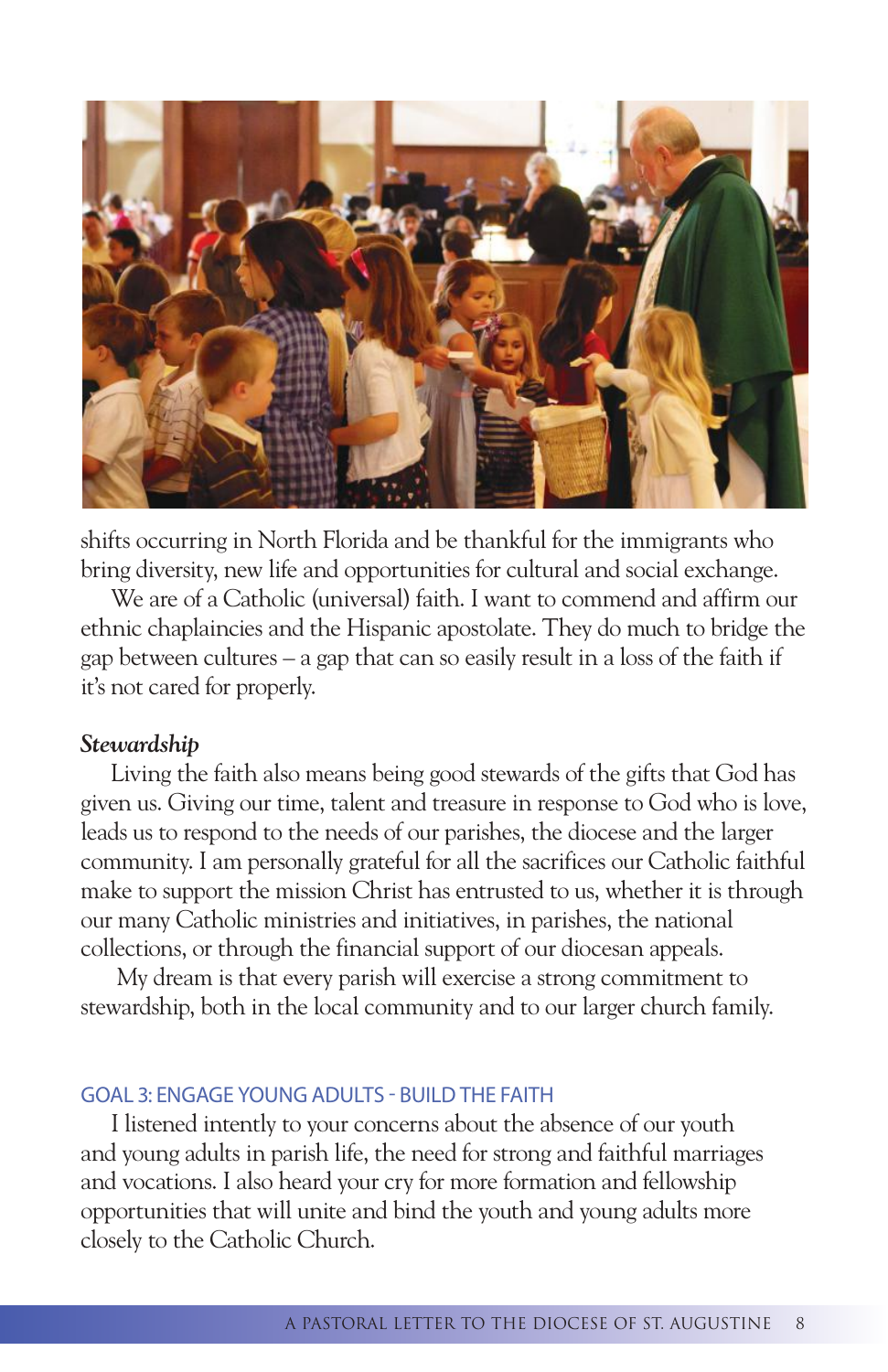First and foremost, our children are formed early by witnessing how their parents live and practice their faith.

Let us make Eucharistic adoration a more widespread practice, introducing this to our children as early as possible with appropriate formation. In parish life, it can begin with a weekly or monthly holy hour. The Real Presence of Christ produces real love in our hearts. In my experience, the practice of frequent visits to Jesus in Eucharistic adoration renews and strengthens my commitment to live in his love.

I encourage young people and old alike, to constantly explore and grow in knowledge of our faith and engage in conversation. This dialogue and continued growth in the faith, is what links generations. Only by this unity can we pass on our faith, share our precious memories and personal experiences, and build the faith with each future generation.

Learning about our faith and traditions should not stop at confirmation.

## *The Domestic Church*

The family is the fundamental building block of society, and yet the "domestic church" is shrinking rapidly. Marriages fell in the Diocese of St. Augustine from 712 in 1998 to 480 in 2012. Baptisms and confirmations are similarly in decline.

Teens and young adults who do not understand their role as Catholics



in society will not see the importance of these sacraments in order to raise good, holy families.

In response to the changing media for evangelization and formation, one of our goals over the next three years is to research and identify technology-based faith formation opportunities for young adults. Evangelization and formation for young people were mentioned by more than 20 percent of the respondents during the listening sessions. We need to jointly engage our young,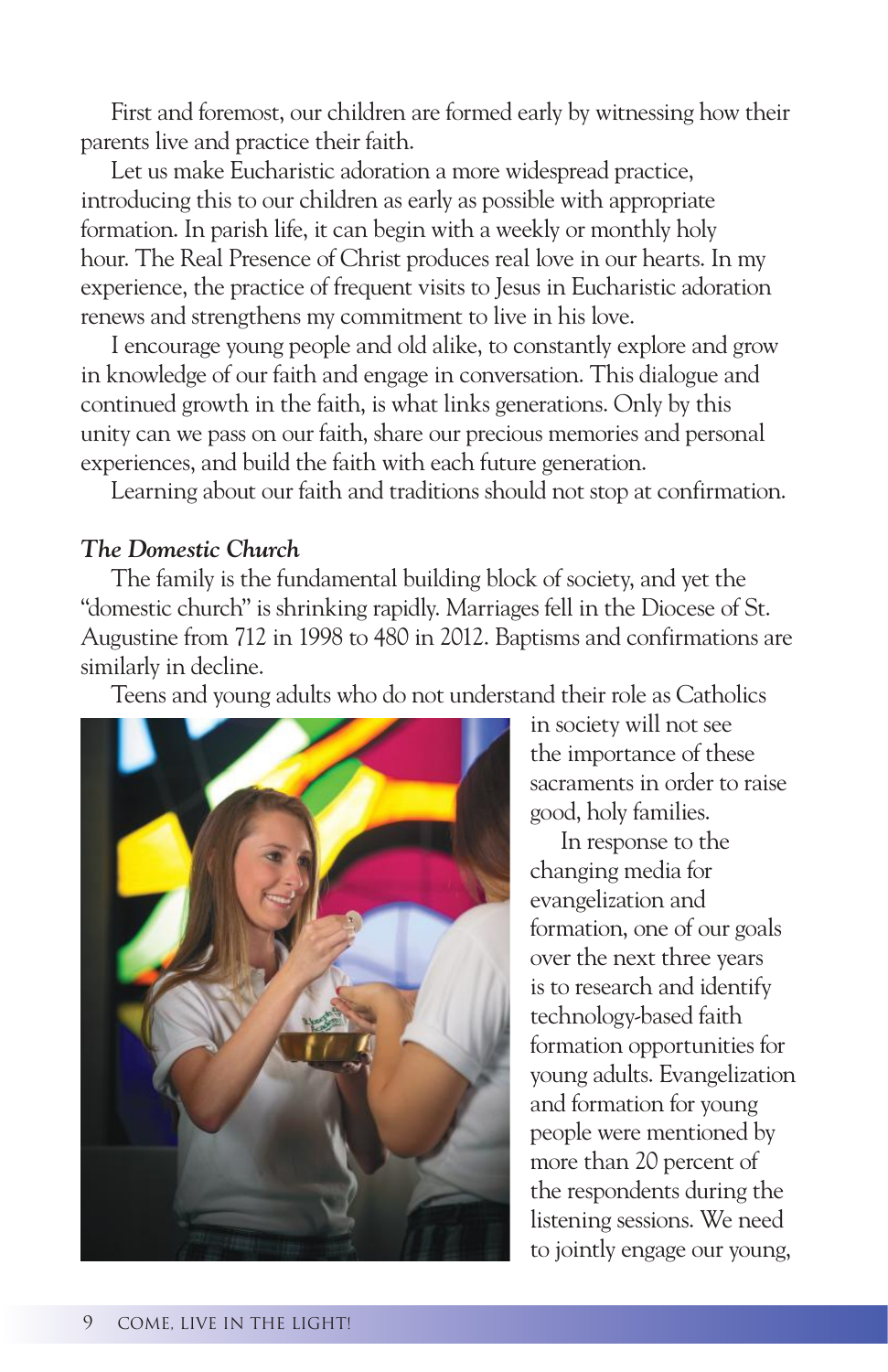and one way to do this is through the use of available modern technology.

It is my hope that by enabling our young adults to be better versed in the tenets and traditions of our faith; they will in turn serve as role models for the next generation.

In the same way that well-formed young adults can effectively model the faith to our youth, good campus ministry can assure that when our youth leave home to further their education, they do not leave their faith behind.

The diocese is making a concerted effort to provide a visible presence and spiritual home-away-from-home for students attending colleges and universities in the diocese. With better communication tools and collaborative efforts we can further connect our college students with a solid Catholic campus ministry.

As a goal over the next year, let us also strive to increase the number of college-aged students that are involved in Catholic campus ministry in the diocese by 15-to 20 percent.

"It is my hope that by enabling our young adults to be better versed in the tenets and traditions of our faith; they will in turn serve as role models for the next generation." Bishop Felipe J. Estévez

#### *Answering the Call*

One very positive change that has significantly benefited our local church has been the number of young men who are discerning the call of the Lord to the priesthood. This shows how active the Holy Spirit is in our families and parish communities. Please remember our seminarians in your prayers and continue to encourage our young people, especially young women, to answer the Lord's call to follow him all the way.

#### COME TO THE BANOUET OF THE LORD!

At the beginning of this pastoral letter I invited you to, "Come, Live in the Light!" Now, because we are a Eucharistic people, I also invite you to, "Come to the banquet of the Lord!"

The church draws her life from the Eucharist, which is the source and summit of Christian life.<sup>6</sup> As a Eucharistic people we have celebrated together as Jesus commanded: "Do this in memory of me." (Luke 22:19)

We are called to come together at least once a week on Sundays and on holy days, reading Scripture and breaking bread in Communion.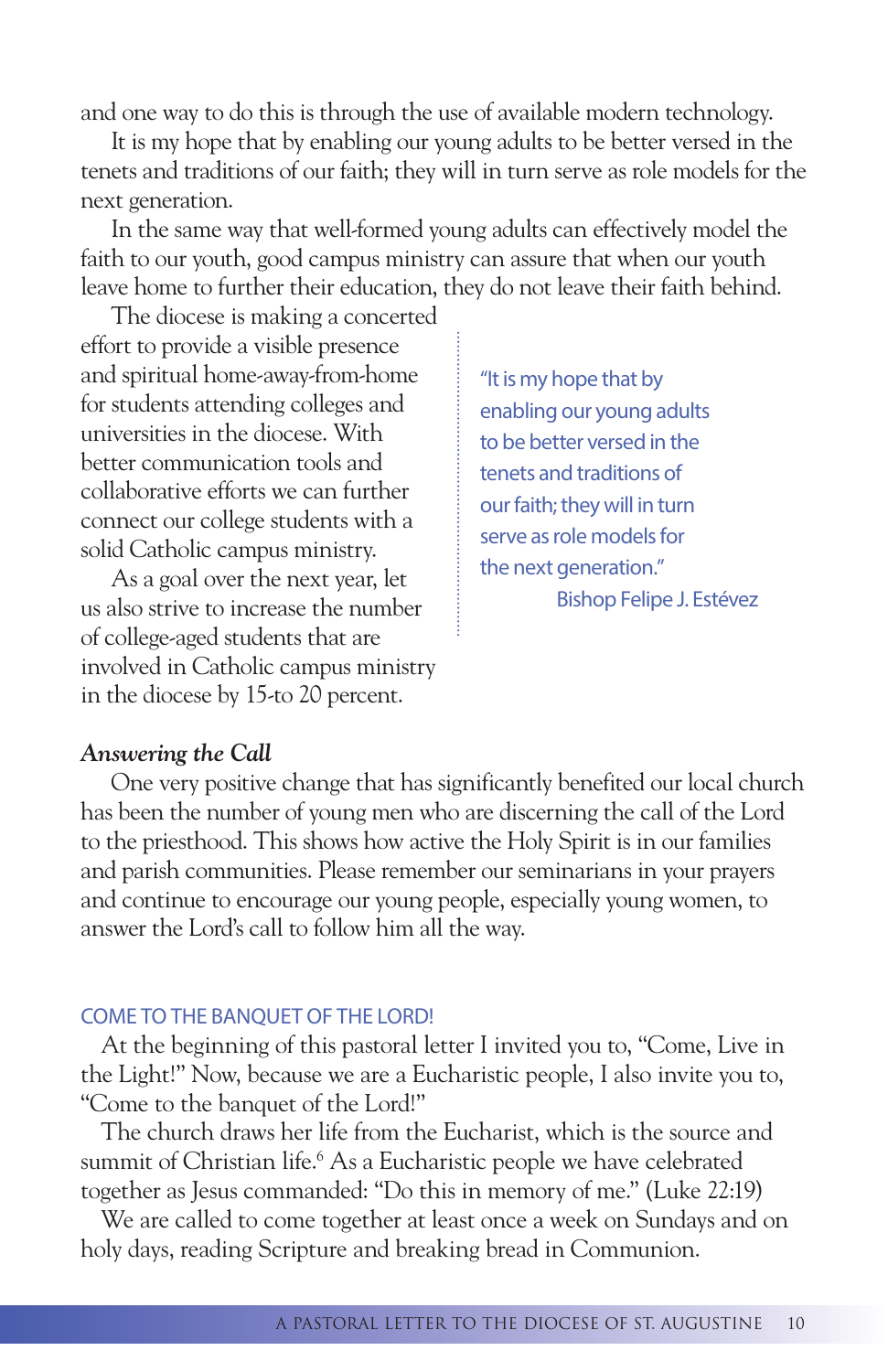

When we actively participate in the sacrament of the Eucharist, we come away from it changed, transformed and full of the spirit.

It follows from the Eucharist that we are compelled to continue the work that began with the Apostles 2,000 years ago in obedience to Jesus' command: "Go, therefore, and make disciples of all nations, baptizing them in the name of the Father, and of the Son, and of the holy Spirit, teaching them to observe all that I have

commanded you." (Matthew 28:19-20a) Let us invite others to come to the banquet as well.

Remember also the gift of Our Lady of La Leche, whose shrine in St. Augustine is the first to our Blessed Mother in the United States.

Ask her, "Be my mother." She will come to you and show you the true dignity of womanhood, motherhood and the gift of fertility. She is the patroness of children in the womb and of families, and she will help us build a culture of love and life.

Join me and our Blessed Lady in sharing, living and building our faith as fellow members of the Body of Christ. Calling down the life-giving Spirit on us all, I leave you with this prayer of St. Augustine:

> *Breathe in me O Holy Spirit, that my thoughts may all be holy. Act in me O Holy Spirit, that my work, too, may be holy. Draw my heart O Holy Spirit, that I love but what is holy. Strengthen me O Holy Spirit, to defend all that is holy. Guard me, then, O Holy Spirit, that I always may be holy. Amen.*

Yours in Christ,

 $+V.7.5409$ 

Felipe J. Estévez Bishop of St. Augustine